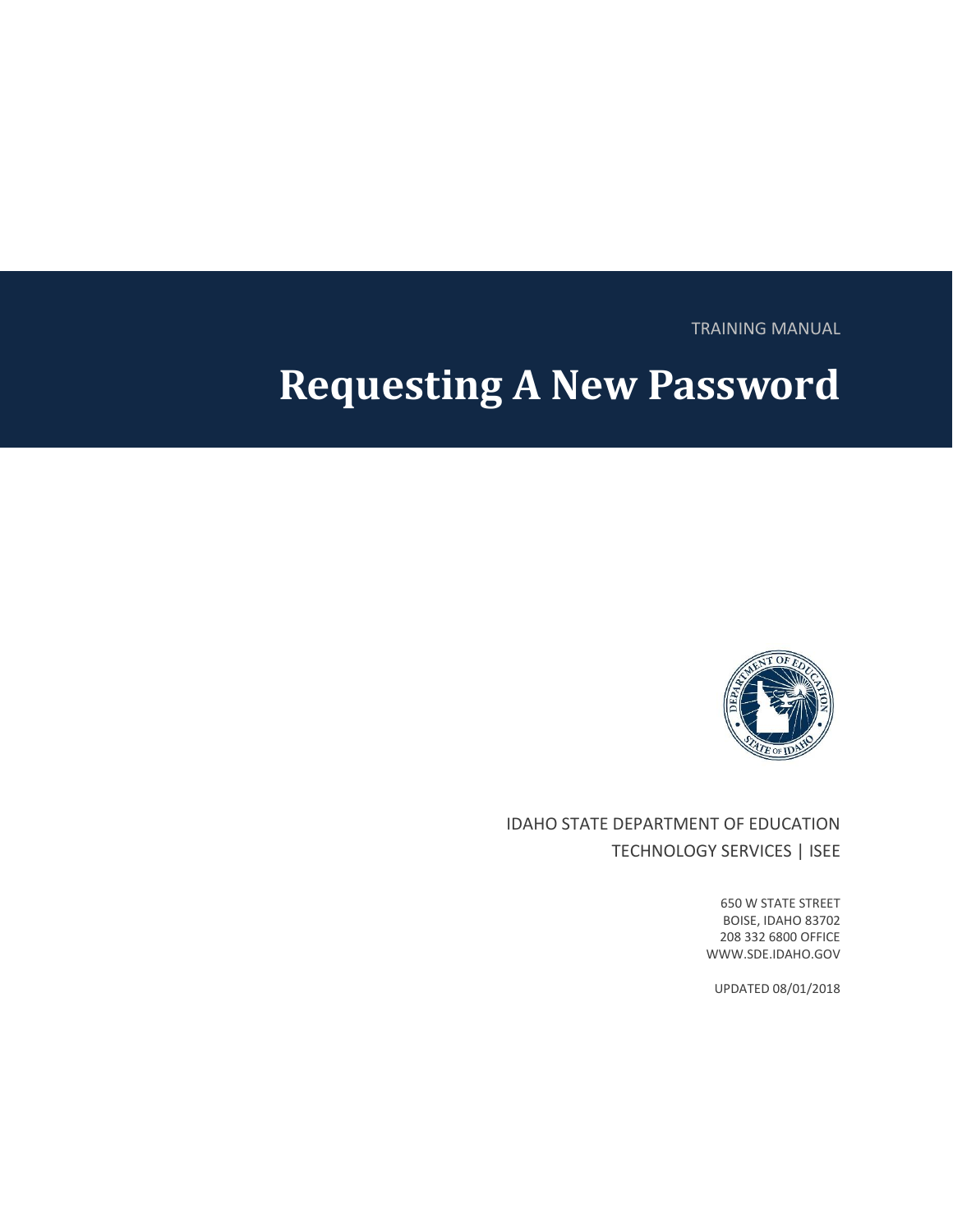#### **TABLE OF CONTENTS**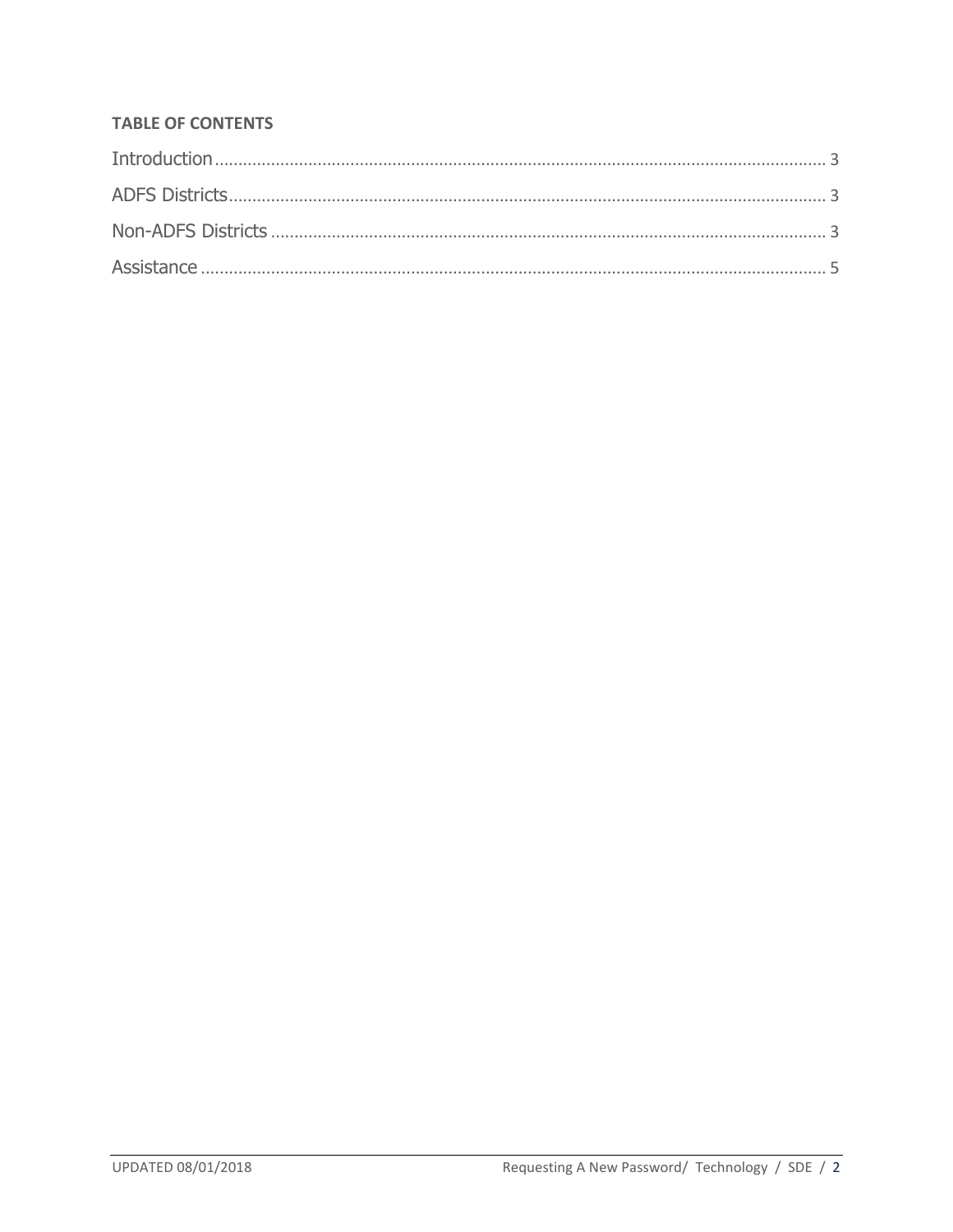## <span id="page-2-0"></span>**INTRODUCTION**

If you are having trouble logging into your account, you can request a new password. You may only use this feature if you are the owner of the account. Information associated with requests for a new password are logged and monitored to assist in preventing abuse of the password reset feature.

## <span id="page-2-1"></span>**ADFS DISTRICTS**

<span id="page-2-2"></span>See your district Technology Director

## **NON-ADFS DISTRICTS**

Navigate to the SDE Applications Portal:

- Click this link (or copy and paste in your browser): [www.sde.idaho.gov](http://www.sde.idaho.gov/)
- Click the ISEE button
- Click on SDE Applications Portal button
- Select "Other" from the drop down list
- Click "Continue to Sign In"
- Click on the "lost your password" link as shown below

#### *SDE Applications Portal Sign In*

| STATE DEPARTMENT OF EDUCATION                                                                                                                                                                                                                                                                                                                                              |  |
|----------------------------------------------------------------------------------------------------------------------------------------------------------------------------------------------------------------------------------------------------------------------------------------------------------------------------------------------------------------------------|--|
|                                                                                                                                                                                                                                                                                                                                                                            |  |
| Sign In                                                                                                                                                                                                                                                                                                                                                                    |  |
| Please enter your username and password<br>Email                                                                                                                                                                                                                                                                                                                           |  |
| <b>Password</b>                                                                                                                                                                                                                                                                                                                                                            |  |
| Sign In                                                                                                                                                                                                                                                                                                                                                                    |  |
| If you don't have an account and require access, you may create your account on the Registration page.                                                                                                                                                                                                                                                                     |  |
| There is also a page to assist you if you lost your password.                                                                                                                                                                                                                                                                                                              |  |
| By entering your user name and password y<br><b>Epresent that:</b><br>• You are an authorized user                                                                                                                                                                                                                                                                         |  |
| for receiving the disclosure of information through access to Idaho State Department of Education information applications for which<br>• You have a legitimate educational inte<br>you are an authorized user<br>• You are responsible for ensuring that any re-disclosures of information by you complies with all applicable state and federal statutes and regulations |  |
| Applicable state and federal penalties may be imposed for the failure to act in a manner in accordance with the conditions above. The sharing of user account names and/or passwords                                                                                                                                                                                       |  |

to others is specifically prohibited and will result in the termination of your access to SDE applications as well as legal penalties if applicable.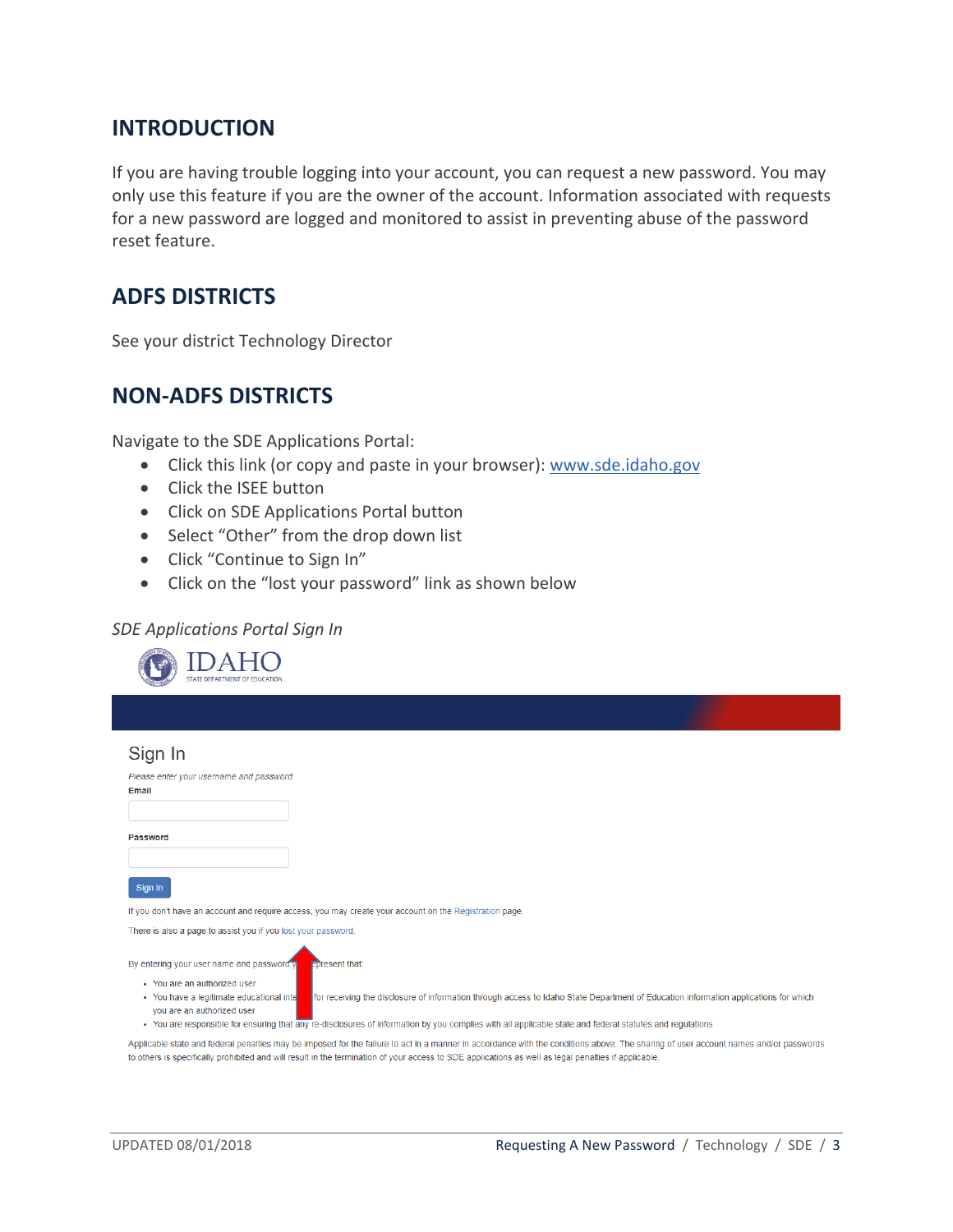On the "Request New Password" screen

- Enter your email address
- Click in the box next to "I'm not a robot"
- Click on the "Request New Password" button.

#### *Lost Password Confirmation*



## **Request New Password**

| I'm not a robot | 57                           |
|-----------------|------------------------------|
|                 | reCAPTCHA<br>Privacy - Terms |

#### Requesting a new password

If you're having trouble logging into your account, you can request a new password. Enter your email address, sovle the presented reCaptcha, and then click on the "Request New Password" button. After clicking on the button, you will receive further instructions. You may only use this feature if you are the owner of the account entered. Information associated with requests for a new password are logged and monitored to assist in preventing abuse of the password reset feature.

Follow the instructions to verify you are not a robot.

Click Request New Password again.

The Lost Password Confirmation screen will appear stating that an email was sent. The email will contain further instructions as shown below:

*We received a request through our website to reset the password for your account at the SDE.IDAHO.GOV website. If you did not make this request, please contact the Idaho State Department of Education Helpdesk at (208) 332-6923. If you made the request and wish to reset your password, click on the following link to complete the process:*

#### *[Reset Password](https://apps.sde.idaho.gov/Account/ResetPassword?token=5YsXRoMEKmzZLmmh9tS8aZI4DIQXalAEOyJdrBGRhKLCbhsFSP3r4lyv7tZVEH0i%2fjJRprzdiR2d6GGfUldKYQ%3d%3d)*

*If you cannot click on the link, copy the following link text and paste it into your browser's address line.*

*https://apps.sde.idaho.gov:443/Account/ResetPassword?token=5YsXRoMEKmzZLmmh9tS8aZI4DIQXal AEOyJdrBGRhKLCbhsFSP3r4lyv7tZVEH0i%2fjJRprzdiR2d*

*Thank you for your cooperation. The SDE IT staff.*

On the "Request New Password" screen, you will be instructed to type a new password and confirm that password.